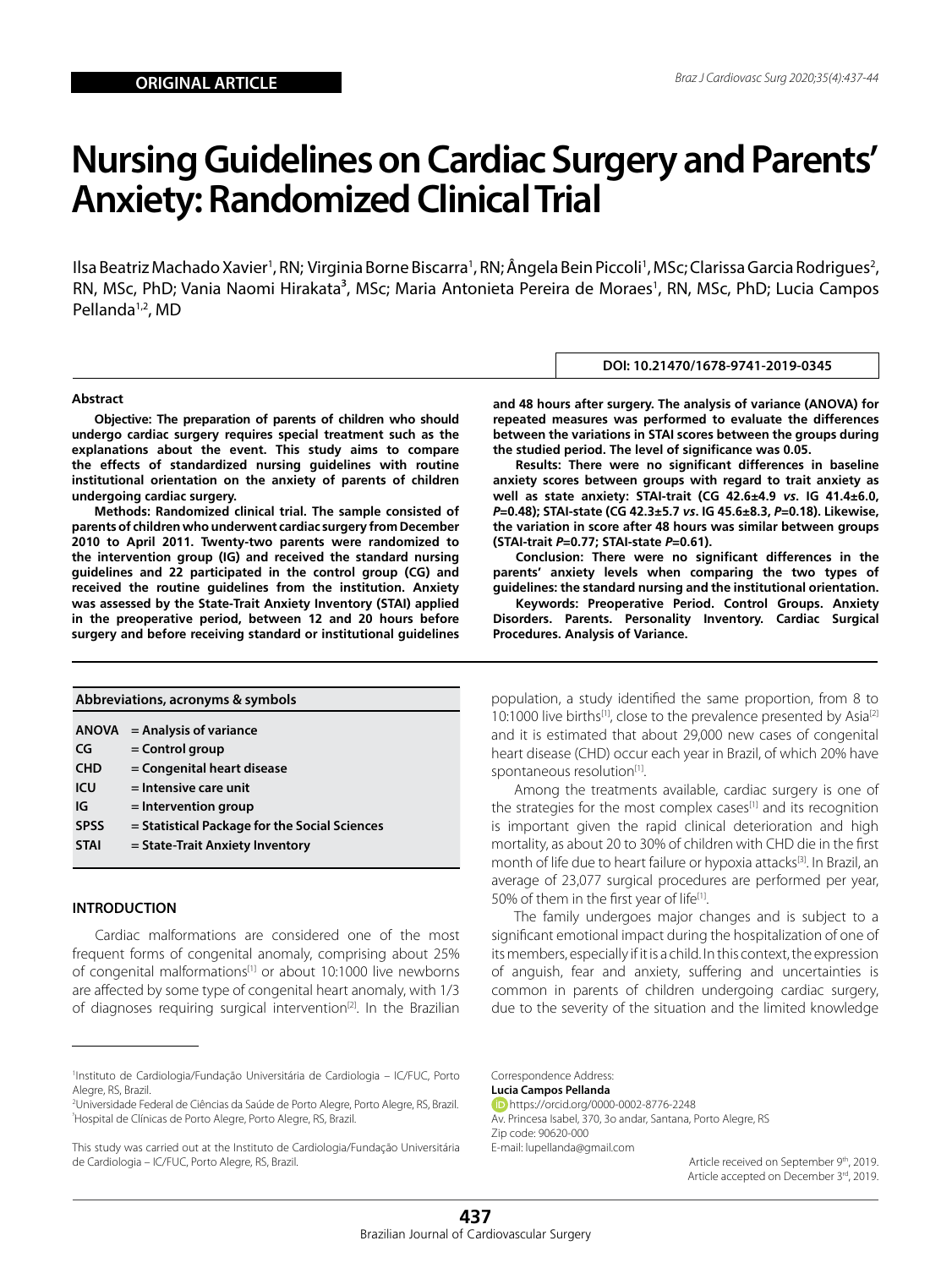regarding trans and postoperative periods. Studies point anxiety as a negative emotion, accompanied by distinct psychological and somatic attributes, with an adaptive purpose of fighting for survival. It is also described as "apprehensive anticipation of future danger or misfortune accompanied by a feeling of dysphoria or somatic symptoms of tension"<sup>[4]</sup> and the focus of the anticipated danger can be both internal and external to the person. Freud (1925) understood anxiety as a normal reaction to an external danger that causes a state of increased motor tension or paralysis, causing more anxiety. Anxiety produces confusion and perceptual distortions in terms of time, space, people and meanings of events<sup>[5]</sup>.

Surgery has a major impact on the patient's physical, social and emotional well-being, with increased levels of anxiety and stress due to the temporary distance from the family support network and also to the potential benefits of its use<sup>[6]</sup>. Parents and family members are closely involved in the diagnosis, treatment and rehabilitation process, and therefore the psychological preparation of patients and the closest family network is important. According to the complexity of the disease and the surgical procedure, such as cardiac surgery in children, which in some cases, two or more interventions are associated in the same surgical stage, the need for the healthcare professional to assist the patient or the parents of patients dealing with anxiety implies offering very specific orientations on the surgical process and hospitalization<sup>[7]</sup>. The specificities of cardiac pathologies and the psychological aspects involved trigger popular fantasies and beliefs about the disease that may interfere with the way family members face surgical intervention. The anxieties and anguish commonly associated with heart disease are those related to death<sup>[5]</sup> and it is necessary to develop different orientation strategies to minimize this feeling.

The nurse is considered a specialized professional and has the task of including the parents in the child's healthcare, especially when undergoing a hospital procedure. Nursing care is very comprehensive, from hospitalization to discharge, including guiding, conveying safety and allowing patients and families to express their feelings, anxieties and anguish.

Systematized and standardized nursing strategies for specific explanations to the parents of children with CHD on the verge of surgical procedures may help reduce their anxiety. There are studies that address nursing interventions directly in patients' anxiety $[7]$ , but no clinical trials have been found so far to verify this hypothesis in parents of children undergoing cardiac surgery. This study aims to evaluate the impact of standardized nursing guidelines on the anxiety of parents of children undergoing cardiac surgery compared to institutional orientation.

# **METHODS**

This study is a randomized clinical trial designed according to guidelines and norms that regulate research involving human beings and was approved by the Research Ethics Committee of the Rio Grande do Sul Institute of Cardiology/University Foundation, according to the Ministry of Health resolution 196/96, in force during the study period. The study population consisted of parents of children who underwent cardiac surgery from December 2010 to April 2011. Parents over the age of 18 and who agreed to participate in the study were included. Parents of children who underwent implantation of pacemaker and implantable cardioverter defibrillator, or parents unable to understand and/or answer questions and surgical death, were excluded.

To calculate the sample size, a 5% alpha error, a 20% beta error and a standard deviation of the STAI-S score of 9.9 were considered<sup>[8]</sup>. To obtain a reduction in state-anxiety levels whose standardized effect size was  $\geq$  0.9 (considered strong)<sup>[9,10]</sup>, a sample of at least 40 participants was estimated, 20 for each group.

#### **Randomization**

An active search of children with scheduled elective surgery or admitted in inpatient units of the institution was performed. Once the surgical procedure was confirmed, parents were invited to participate in the study with adequate clarification. Those who accepted signed the free and informed consent form. Patients were randomized into Control Group (CG) and Intervention Group (IG). The randomization list was generated at [www.randomization.com](http://www.randomization.com), using a block of 44 numbers which were randomized into two groups of 22 numbers. The list was made by a professional outside the study. The researchers had no contact with the list at any time in the study. The study was registered under National Clinical Trial (NCT) number 01492452.

#### **Measurements**

A sociodemographic questionnaire was applied, which included questions related to data of parents and children. Among the questions being considered were the age of the children, previous surgeries, history of another child with heart disease and if the parents considered use of medication for anxiety in a systematic way by medical indication.

For the evaluation of parents' anxiety, the State-Trait Anxiety Inventory (STAI) was defined, and the application was guided by psychologists. This inventory was developed in 1970 by Spielberger, Gorsuch and Lushene<sup>[11]</sup> and translated and adapted for the Brazilian population by Biaggio in 1979<sup>[12]</sup> after an experimental scale development of the study in Portuguese carried out in 1977[8]. It is a self-report questionnaire composed of two distinct scales to measure two dimensions of anxiety: the anxious state (STAI-S) and the anxious trait (STAI-T). Each scale consists of twenty statements for which the volunteers indicate the intensity at that time (STAI-S) or the frequency with which they occur (STAI-T) using a four-point Likert scale (1 to 4). The total score for each scale ranges from 20 to 80, with higher values indicating higher levels of anxiety. According to the criteria established in the method, the cutoff points for STAI-S were: low anxiety: < 35; moderate anxiety: 36 to 46; high anxiety: > 47; and for STAI-T: low anxiety: < 32; moderate anxiety: 33 to 41; high anxiety:  $> 42^{[13]}$ .

The scales were applied in two moments: 1) the institution's surgery schedule is informed at 5 pm on the day before surgery, when it is confirmed which patients will undergo surgery. Thus, the researchers had access to this agenda at the time and applied the instrument for the first time when parents also had the day and time of surgery confirmed. Following this application,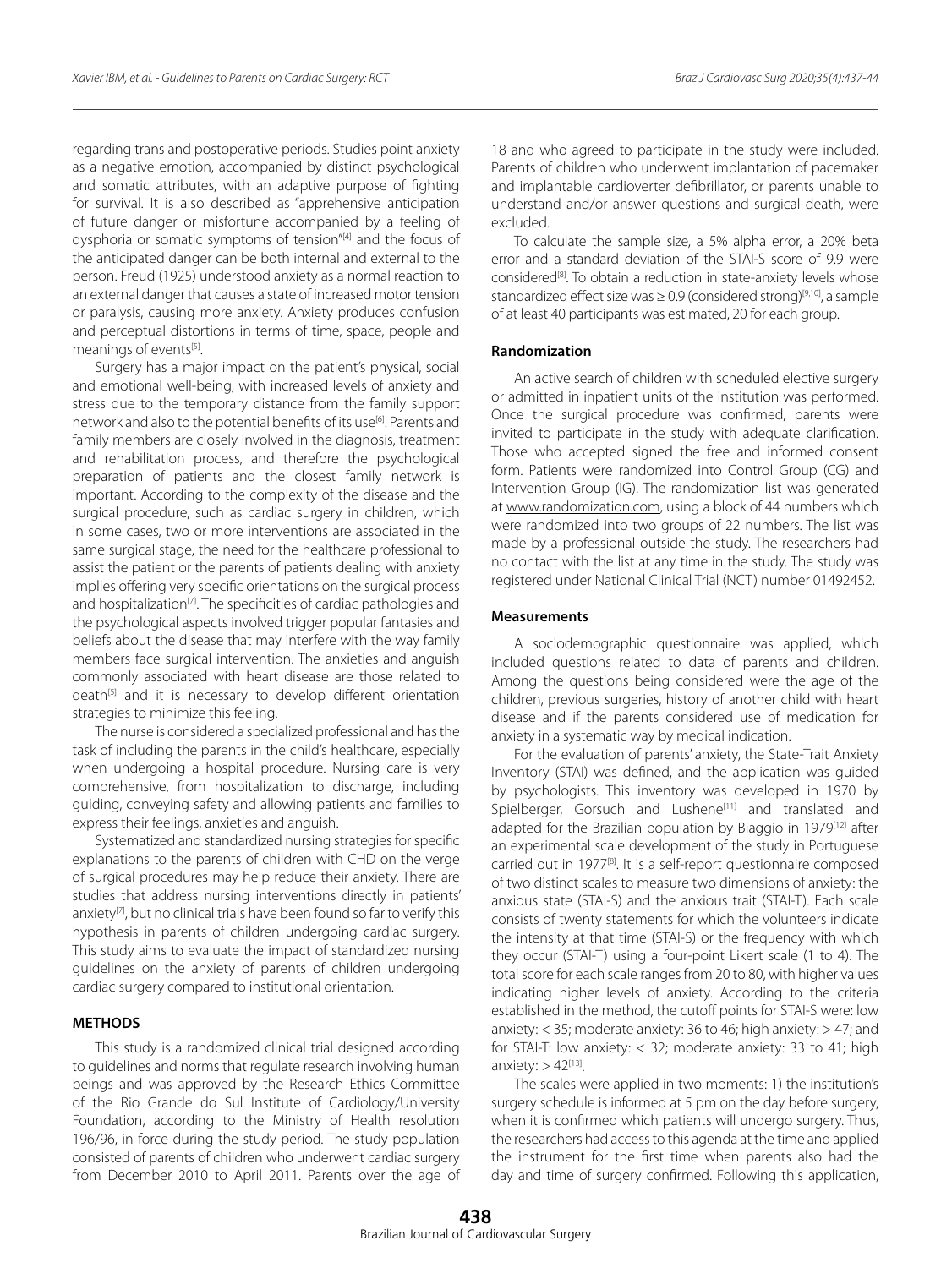a telephone contact was made with the professional who had the randomization list, to find out the group to which the patient would belong, CG or IG, so that the standardized nursing guidelines to the IG were made; 2) the second application was performed 48 hours after the children's cardiac surgery. The anxiety scale data were collected and analyzed by the statistician, not involved in the application of the instrument or in the guidelines.

## **Intervention and Control**

Figure 1 shows the comparative image of the interventions. The basic difference between the two interventions is: 1) standard protocol; 2) inclusion of a visit to the intensive care unit (ICU) environment; 3) orientation time; 4) location and specific moment; 5) active listening.

The standardized guidelines are understood as a specific step that integrates the period between preoperative, intraoperative and postoperative periods. In a scheme, we can express it as follows:

1. Institution guidelines

Preoperative  $\rightarrow$  Intraoperative  $\rightarrow$  Postoperative (basic guidelines throughout the process, at specific moments, by several nursing professionals)

- 2. Standardized guidelines
	- Preoperative  $\rightarrow$  Basic guidelines and ICU visit  $\rightarrow$  Introperative  $\rightarrow$  Postoperative
	- (guidelines made by the nurse in charge)

# **Statistical Analysis**

The statistical program used was SPSS, version 23. Variables were described as mean and standard deviation for continuous

|                               | CONTROL GROUP<br>(Institutional Orientation)                                                                                                                                                                                                                                       | INTERVENTION GROUP<br>(Standardized Nursing Guidelines)                                                                                                                                                                                                                                                                                                                                                                                                                                                                                                                                                          |
|-------------------------------|------------------------------------------------------------------------------------------------------------------------------------------------------------------------------------------------------------------------------------------------------------------------------------|------------------------------------------------------------------------------------------------------------------------------------------------------------------------------------------------------------------------------------------------------------------------------------------------------------------------------------------------------------------------------------------------------------------------------------------------------------------------------------------------------------------------------------------------------------------------------------------------------------------|
| the quides the<br>group?      | Guidance is conducted by different<br>professionals: the nursing assistants, the<br>doctor and the anesthetist                                                                                                                                                                     | Guidelines transmitted by nume, qualified and<br>trained for intervention. The doctor and<br>anesthesiologist advise on the medical aspects<br>of the procedure as needed.                                                                                                                                                                                                                                                                                                                                                                                                                                       |
| Orientation<br>time           | Fifteen to twenty minutes.                                                                                                                                                                                                                                                         | A bout an hour.                                                                                                                                                                                                                                                                                                                                                                                                                                                                                                                                                                                                  |
| Where do they<br>lead?        | Withoutspecific space, being able to have the<br>presence of other people.                                                                                                                                                                                                         | in reserved site                                                                                                                                                                                                                                                                                                                                                                                                                                                                                                                                                                                                 |
| What do they<br>guide?        | Technical and functional information.                                                                                                                                                                                                                                              | edinical and functional information.                                                                                                                                                                                                                                                                                                                                                                                                                                                                                                                                                                             |
| Content of the<br>quidelines. | 1 Preoperative care such as bath with<br>degermant solution and nail and oral hygiene;<br>2. Fasting (according to medical prescription);<br>3. Clothing:                                                                                                                          | 1.Preoperative care such as: bath with<br>degermant solution and nail and oral hygiene:<br>2. Fasting (according to medical prescription);<br>3. Cleaning:                                                                                                                                                                                                                                                                                                                                                                                                                                                       |
|                               | 4. Anasthesia and ananmesis related to<br>allergic symptoms:                                                                                                                                                                                                                       | 4. Anesthesia and anamnesis related to allergic<br>symptoms:                                                                                                                                                                                                                                                                                                                                                                                                                                                                                                                                                     |
|                               | 5. Average time of surgery, of recovery and<br>stay in intensive unit:                                                                                                                                                                                                             | 5. Average time of surgery, of recovery and stay.<br>in intensive unit                                                                                                                                                                                                                                                                                                                                                                                                                                                                                                                                           |
|                               | 6. Need for invasive procedures such as<br>endotacheal tibe, catheters, catheters,<br>drains, epicardial pagemaker wires and<br>electrodes in the intraoperative<br>and<br>postoperative period;<br>7. Extubation:                                                                 | 5. Need for invasive procedures such as<br>endotracheal tube, catheters, catheters, drains<br>epicardial pagemaker wires and electrodes in<br>the intraoperative and postoperative period;<br>7. Extending<br>8. Feeding:                                                                                                                                                                                                                                                                                                                                                                                        |
|                               | 8. Feeding<br>9. Risks of complications, guidelines made by<br>anesthesiologist.<br>10. Hand washing, use of dothing appropriate<br>br admsson and length of stay with the child<br>in the ICLI.<br>11. Information on abcommodation service<br>when necessary and bod br parents. | 9. Risks of complications, guidelines made by<br>the anesthesiologist.<br>10. Hand washing, use of clothing appropriate<br>for admission and length of stay with the child.<br>in the ICU.<br>11. Information on accommodation service<br>when necessary and food for parents.<br>12. Visit to the Intensive Care Unit (ICU) for<br>familiarization of the environment and<br>preparation for the conditions in which they<br>will find their children (with endotrachea)<br>tube, catheters, catheters, drains, epicardia<br>pacemaker wires and electrodes in the<br>transoperative and postoperative periods) |
| How do they<br>guide?         | With the help of a standard registration form<br>of the guidelines given, signed by the<br>responsible nurse.<br>Other<br>professionals<br>(doctor<br>and<br>anesthesiologisti guide in relation to their<br>specificities:                                                        | With the help of standard protocol of guidelines<br>Active Listening, more detailed information<br>about all procedures.<br>Nurse is trained and available to clarify<br>doubts and support parents' feelings.                                                                                                                                                                                                                                                                                                                                                                                                   |
|                               | Information can be repeated and treated<br>differently without recording this occurrence.                                                                                                                                                                                          |                                                                                                                                                                                                                                                                                                                                                                                                                                                                                                                                                                                                                  |
| When do they<br>quide?        | It varies from one day to one hour before the<br>surgical procedure:<br>At tmes considered appropriate, such as:<br>reporting on fasting at the time of the medical<br>prescription or on the administration of the<br>pre-anesthetic during the period before<br>surgery.         | The day before surgery.<br>All information is provided together.                                                                                                                                                                                                                                                                                                                                                                                                                                                                                                                                                 |

**Fig. 1** *– Reference framework for intervention comparison.*

variables and absolute and relative frequencies for categorical variables. The distribution of variables regarding normality was evaluated by the Shapiro-Wilk test. Comparisons between groups were performed using Student's t-test for independent samples for continuous variables and Pearson's chi-square test for categorical variables. Analysis of variance (ANOVA) for repeated measures was performed to evaluate the differences between variations in STAI scores between the groups, over the studied period. The level of significance was 0.05.

#### **RESULTS**

Between December 2010 and April 2011, 54 parents of potentially eligible children were assessed for inclusion in the study. Among them, 10 were excluded due to some previously established exclusion criteria. A total of 44 parents were randomized, 22 of whom received standardized nursing guidelines (IG) and 22 received routine institution guidelines (CG) (Figure 2).

The characteristics of the sample were similar in both groups, as shown in Table 1. The mean age of parents was 34.6±10.6 years in the IG and 39.5±16.3 in the CG; with prevalence of the mother in both groups, 90.9% in the IG and 95.5% in the CG; most of the parents, both IG and CG, have an income between 1 and 3 minimum wages and attended high school; 9.1%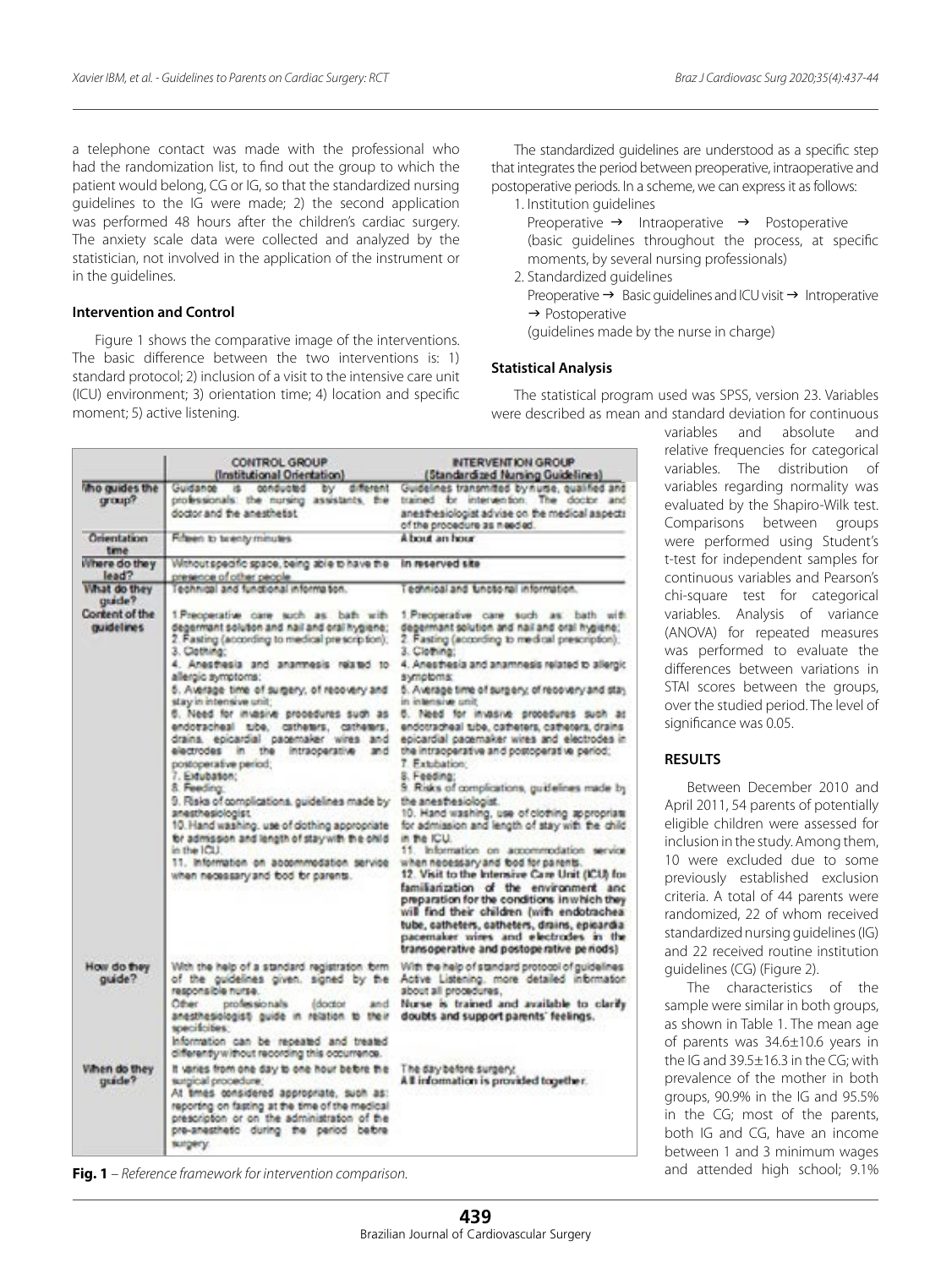of the parents of the IG and 27.3% of the parents of the CG reported use of medication for anxiety systematically. In the IG, 13.6% of the parents and 4.5% of the CG have another child diagnosed with heart disease. Among the IG parents, 31.8% have experienced at least one previous heart surgery in their child. As for the age of children who were in surgery, it ranged from 2 months of age to 15 years. For the purposes of analysis, the sample was divided into two age groups, considering the baby phase from 0 to 2 years and the second group from 2.1 to 15 years.

Table 2 shows the mean of the state-trait anguish and anxiety scores before and after the nursing orientations, considering the mean of the two groups (IG and CG). The results related to the dimension of anxiety trait (STAI-T) and anxiety state (STAI-S) revealed that in both groups, the average anxiety classified as 'moderate' **Fig. 2** *– Flowchart of study participants.*



| Table 1. Characteristics of the population of the studied groups*. |  |
|--------------------------------------------------------------------|--|
|--------------------------------------------------------------------|--|

| <b>Characteristics</b>      |                                  | Intervention Group (n=22)<br>n (%) | Control Group (n=22)<br>n (%) | P-value |
|-----------------------------|----------------------------------|------------------------------------|-------------------------------|---------|
| Parents's age**             |                                  | $34.6 \pm 10.6$                    | $39.5 \pm 16.3$               | 0.24    |
|                             | 0-2 years old                    | 9(59.1)                            | 13 (40.9)                     | $0.22*$ |
| Children's age              | 2.1-15 years old                 | 13 (40.9)                          | 9(59.1)                       |         |
|                             | Female gender                    | 20 (90.9)                          | 21 (95.5)                     | $1*$    |
|                             | $\leq$ 1                         | 5(22.7)                            | 6(27.3)                       | $0.75*$ |
|                             | 01-Mar                           | 12(50.0)                           | 13 (59.1)                     |         |
| Family income<br>$(MW)$ *** | $03$ -Jun                        | 4(18.2)                            | 2(9.1)                        |         |
|                             | 06-Oct                           | 1(4.5)                             | 1(4.5)                        |         |
|                             | >10                              | 1(4.5)                             | $\overline{\phantom{a}}$      |         |
|                             | Elementary school                | 8(36.4)                            | 8(36.4)                       | $0.63*$ |
|                             | High school                      | 11(50.0)                           | 10(45.5)                      |         |
|                             | Higher education                 | 2(9.1)                             | 4(18.2)                       |         |
| Parent's<br>schooling       | Postgraduation                   | 1(4.5)                             |                               |         |
|                             | Previous diagnosis of anxiety    | 2(9.1)                             | 6(27.3)                       | $0.12*$ |
|                             | Another child with heart disease | 3(13.6)                            | 1(4.5)                        | $0.61*$ |
|                             | Children with previous surgery   | 6(7.27)                            | 7(31.8)                       | $0.74*$ |

\* Comparison with the Pearson chi-square test.

\*\* Variable described in mean and standard deviation, compared by Student's t-test.

\*\*\* MW = current minimum wage corresponding to BRL 546.57 in the period.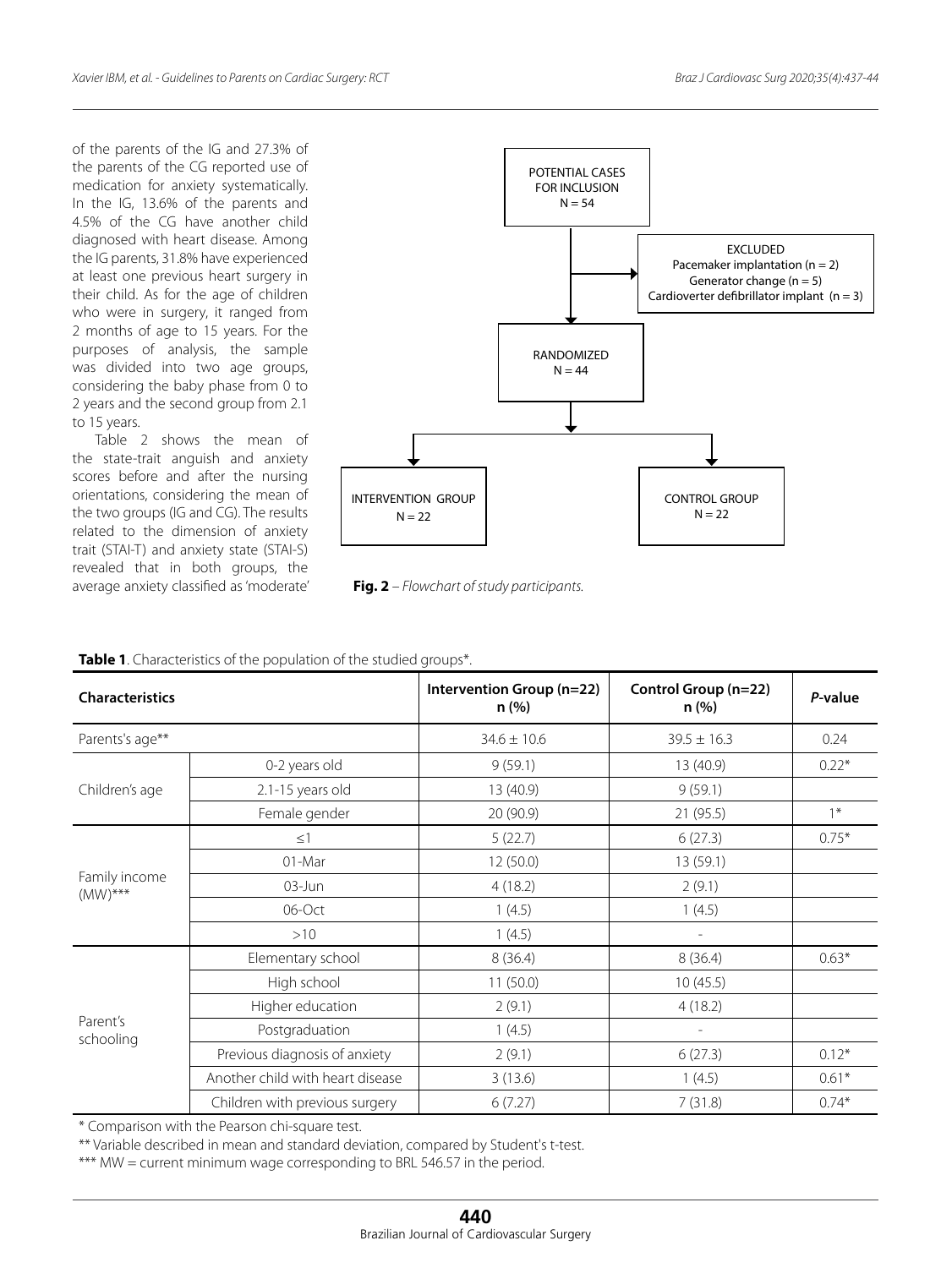| Type of anxiety | <b>Groups</b> | N  | Preorientation<br>$m$ (sd) | Postorientation<br>(sd) | <b>Average variation</b><br>(IG 95%) | $P$ -value* |  |
|-----------------|---------------|----|----------------------------|-------------------------|--------------------------------------|-------------|--|
| Trait           | CG            | 22 | 42.6(4.9)                  | 40.8(6.3)               | $-1.82(-4.6;0.9)$                    |             |  |
| $(STAI-T)$      | IG            | 22 | 41.4(6.0)                  | 40.9(4.9)               | $-0.46$ $(-3.2;2.3)$                 | 0.482       |  |
|                 | Total         | 44 | 42.0(5.5)                  | 40.8(5.5)               |                                      |             |  |
| State           | CG            | 22 | 42.3(5.7)                  | 42.4(5.5)               | $0.18(-2.2;2.6)$                     |             |  |
| $(STAI-S)$      | IG            | 22 | 45.6(8.3)                  | 43.5(6.1)               | $-2.09(-4.5;0.3)$                    | 0.186       |  |
|                 | Total         | 44 | 43.9(7.3)                  | 43.0 (5.8)              |                                      |             |  |

**Table 2**. Averages of anxiety trait and anxiety state levels before and after nursing orientation.

Note: the P-value corresponds to the interaction term (groups × moment) of ANOVA for repeated measures.

before and after the intervention, according to established cutoff points[16], the difference is not significant. The variation in scores in the study period after 48 hours was similar between the groups (STAI-T *P*=0.77; STAI-S *P*=0.61).

To determine if previous cardiac surgery in children could influence the anxiety levels in both groups (IG and CG), a comparative analysis was made between parents who had previous experience of cardiac surgery in the child and those who did not have this experience. The means were similar both before and after the guidelines (Table 3).

In the same way, an analysis was carried out, considering whether the children's age group could be a factor that justified anxiety state levels, before and after surgery. Two ranges are defined: babies from 0 to 2 years old, and children from 2 to 15 years old. There was no significant difference (*P*=0.29) between anxiety state, before intervention, between parents of children aged 0 to 2 years: 43.5 (±5.1) *versus* parents of children aged 2.1 to 15 years: 44.8  $(\pm 3.2)$ . Likewise, there were no significant differences (*P*=0.81) between the anxiety state, after intervention, of parents of children aged 0 to 2 years 44.5 (±5.7) *versus* parents of children aged 2.1 to 15 years:  $41.4$  ( $\pm$ 0.5.6).

#### **DISCUSSION**

An important aspect in the psychological preparation of the family is the effective preoperative orientation, which allows to reduce the parental anxiety and, consequently, the psychological responses to stress before and after surgery by the children<sup>[14]</sup>.

Researchers deepened their understanding of the attribute anxiety in two factors: anxiety trait and anxiety state<sup>[15,16]</sup>. The anxiety state reflects a reaction related to a situation of adversity that presents itself at a given moment, which depends on environmental stimuli and, therefore, varies in intensity and refers to acute situations. It is a transient emotional condition consisting of feelings of tension, apprehension, nervousness, worry, and increased activity of the autonomic sympathetic nervous system. The anxiety trait refers to a more stable aspect, related to the individual's propensity to deal with greater or lesser anxiety throughout life. It is related to relatively stable individual differences in the quality of behavioral responses. The anxiety trait characterizes individuals hypersensitive to stimuli and more psychologically reactive.

The results of this study showed that the anxiety state of the parents of children who underwent cardiac surgery in a hospital specialized in cardiology did not change significantly between the preoperative and postoperative periods, after the standardized nursing orientations. That is, there were no significant differences in reducing anxiety in any of the groups that demonstrated that standardized nursing guidelines could reduce parental anxiety more than routine institutional orientation.

These findings are related to the later studies of Spielberger (1982), who recognized the difficulty of interpretation regarding the nature of anxiety, especially anxiety trait, establishing two other factors related to the presence or absence of anxiety. The presence of anxiety would be associated with negative

|                     |             | Parents without previous experience<br>of surgery | Parents with previous experience<br>of surgery |            |  |
|---------------------|-------------|---------------------------------------------------|------------------------------------------------|------------|--|
|                     | $CG (n=15)$ | IG $(n=16)$                                       | $CG (n=7)$                                     | IG $(n=6)$ |  |
| Anxiety state       | $m$ (sd)    | $m$ (sd)                                          | $m$ (sd)                                       | $m$ (sd)   |  |
| Before orientations | 43.6(5.1)   | 44.1(8.7)                                         | 39.4(6.3)                                      | 49.7(6.3)  |  |
| After orientations  | 43.7(5.3)   | 43.1(6.3)                                         | 39.7(5.3)                                      | 44.5(6.1)  |  |

**Table 3**. Comparison of the means of anxiety-state in parents with and without previous cardiac surgery experience in the child.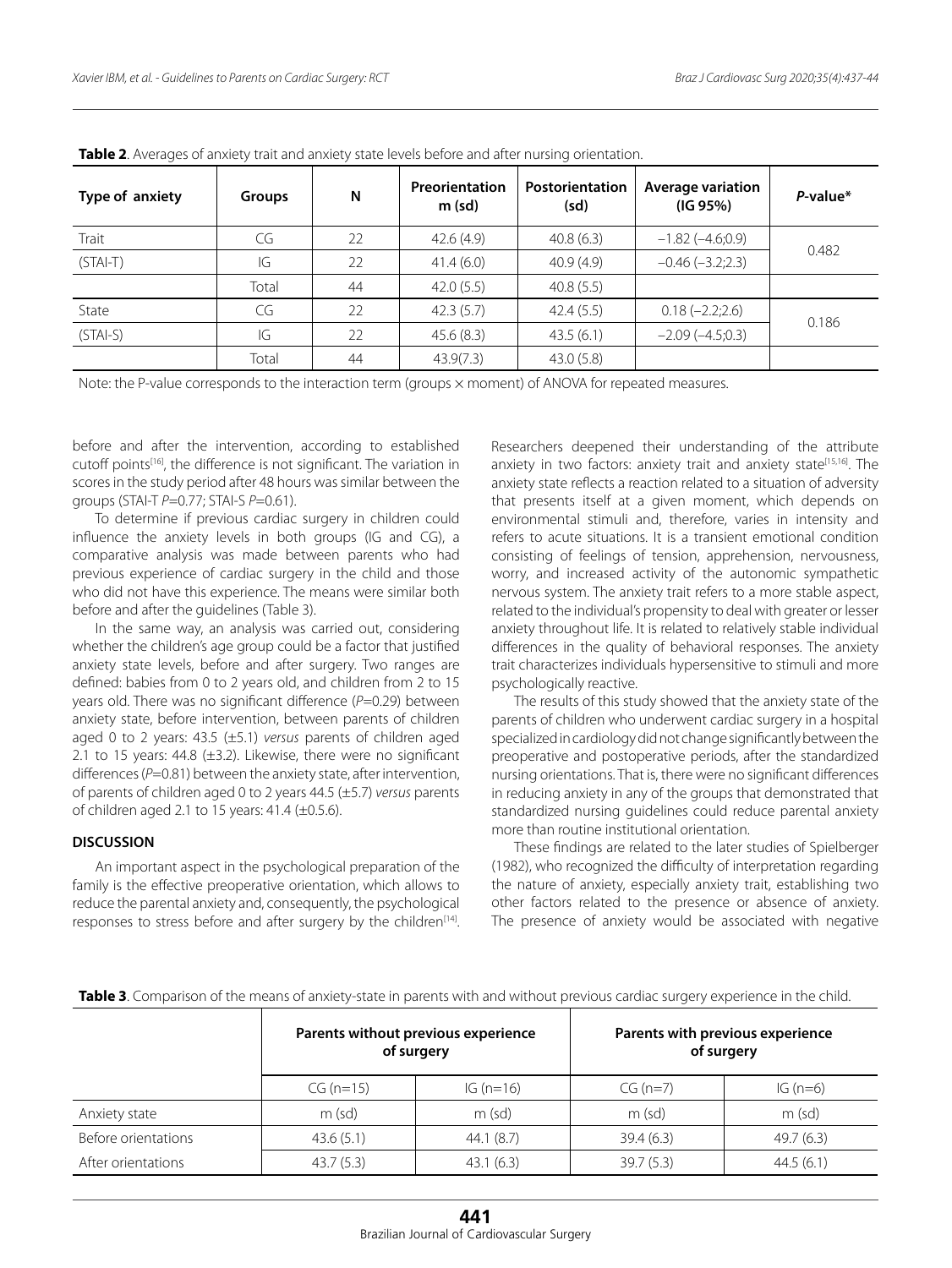feelings related to worries, tensions and insecurity, whereas items associated with the factor "absent anxiety" would describe the presence of positive feelings of well-being, satisfaction and happiness<sup>[20]</sup>. Other studies, however, have shown that items related to mood states, such as crying, depression and happiness, were a factor regardless of whether they were associated with items that expressed the presence or absence of anxiety, being more adjusted to aspects of depression $[17]$ . In this sense, although anxiety and depression are distinct constructs, they express themselves in a similar way and, for this reason, the evaluation of anxiety has been considered a challenge.

Previous studies evaluating preoperative psychological preparation interventions to reduce anxiety have shown controversial results, some demonstrating the effectiveness of the intervention and others not identifying differences between groups. For example, nursing interventions, such as standardized guidelines, have had satisfactory results in reducing anxiety in patients undergoing abdominal surgery<sup>[18]</sup>. Several variables are involved in coping with anxiety (demographic, biological and cognitive partners). In the context of CHD, however, other factors triggering preoperative anxiety are considered: early perception of pain and discomfort; passive waiting for the procedure to begin; separation from family or child; feelings of abandonment; loss of autonomy; fear of imminent death, sequelae, anesthesia and surgical procedure as a whole[16].

Most studies aim to analyze methods to reduce the anxiety of the adult patients themselves. In the absence of studies with parents of cardiac children to compare the results, we used as a comparison parameter studies that used systematic and standardized interventions to reduce anxiety, even though the focus of the studies were adult patients, understanding that parents might be experiencing similar situations to these patients. For example, a study at a cardiology hospital that aimed to reduce the feelings of fear and anxiety among 60 adult patients undergoing coronary artery bypass grafting showed that patients, when oriented in groups, presented reduction in levels of anxiety and fear when compared to patients oriented individually according to the institutional routine<sup>[19]</sup>. This study revealed important differences, as the preparation of the patients was in groups, allowing the sharing of anxieties.

Another study, which compared two types of orientations to adult cardiac patients in the preoperative period, in which one group received medical information through brochures and another group received a combination of extensive oral information, accompanied by the surgeon's attention in the preoperative period, detected high levels of stress during transport to the operating room in both groups; which meant that extensive oral information in the preoperative period plus the physician's attention had no significant influence on the 'somatic' symptoms of preoperative stress. This study showed that the results did not identify differences between the approaches, but there was reduction in anxiety in both groups after surgery<sup>[20]</sup>. The same happened with our investigation; the fact that parents receive more attention, with more detailed guidance and exclusive care from nurses, did not significantly reduce anxiety when compared to those who received the guidelines at different times, with different professionals. It can be understood that the concerns and

fears related to this type of surgery, including the real possibility of the child's death, are so intense that they resist the information received or prior knowledge as well as confidence in the medical staff, while the patient is not free of risk.

Similar results were analyzed in another study (Shuldham, 2002) that used "preoperative education" in the admission of patients (188 in the experimental group *vs*. 168 in the control group) who assessed pain, anxiety, depression, and several days after myocardial revascularization surgery (3 days, 6 weeks, 3 and 6 months) and did not identify differences between the groups regarding the outcomes<sup>[21]</sup>. This study, with objectives related to the appearance of symptoms and feelings beyond the postoperative period, also found no differences in groups that received a more careful preparation.

The use of relaxation techniques, the use of music, changes in the physical structure of the hospital environment and the development of activities by multidisciplinary teams were pointed out as complementary to reducing the patient's preoperative anxiety, which would involve a more institutional service policy than only the nursing service.

Nursing has sought to integrate knowledge and skills, with the aim of improving the quality of care for the frailty of the family as a whole. Most studies focus on adult patients and not on parents or family members of children in the process of performing surgical procedures. The low variation in anxietystate scores (STAI-S) can be attributed to several factors. One of them would be the high quality of the institution's orientations, since it is a specialized hospital and a reference in cardiology, in which there is concern of all the interdisciplinary team in favor of patient recovery, in addition to the functional staff of nurses with specialization in cardiology, which may have contributed to similar results between groups.

Among the limitations of this study, we identified the difficulty of establishing the moment to measure the state of anxiety variation in the context of a surgical procedure, considered very complex. The first application of the anxiety verification instrument was defined after confirmation of the surgery to be performed the next day, followed by the intervention when the patient was identified as part of the intervention group, and the second application of the STAI was 48 hours after surgery (when the patient, in principle, has already left the most critical postoperative phase). It was assumed that standardized nursing information would be effective in reducing anxiety, but the nonsignificant difference in anxiety variation showed that, even with favorable conditions and positive postoperative outcomes, anxiety remained at levels similar to those of anxiety before surgery and guidelines. In this sense, considering the parents' suffering in relation to their children's heart disease, having to face surgery as the last and only resource for life, one might think that anxiety-state remains at similar levels in the moments when surgery is eminent fact, during surgery and after surgery. In this way, we can assume that it will be smoothed only after the conclusion of the whole process, that is, when the patient is discharged or beyond, as shown by the conclusions of Shuldham's study (2002)<sup>[21]</sup> above.

The intervention may have been beneficial so that aspects considered unfamiliar and "imagined" and sometimes with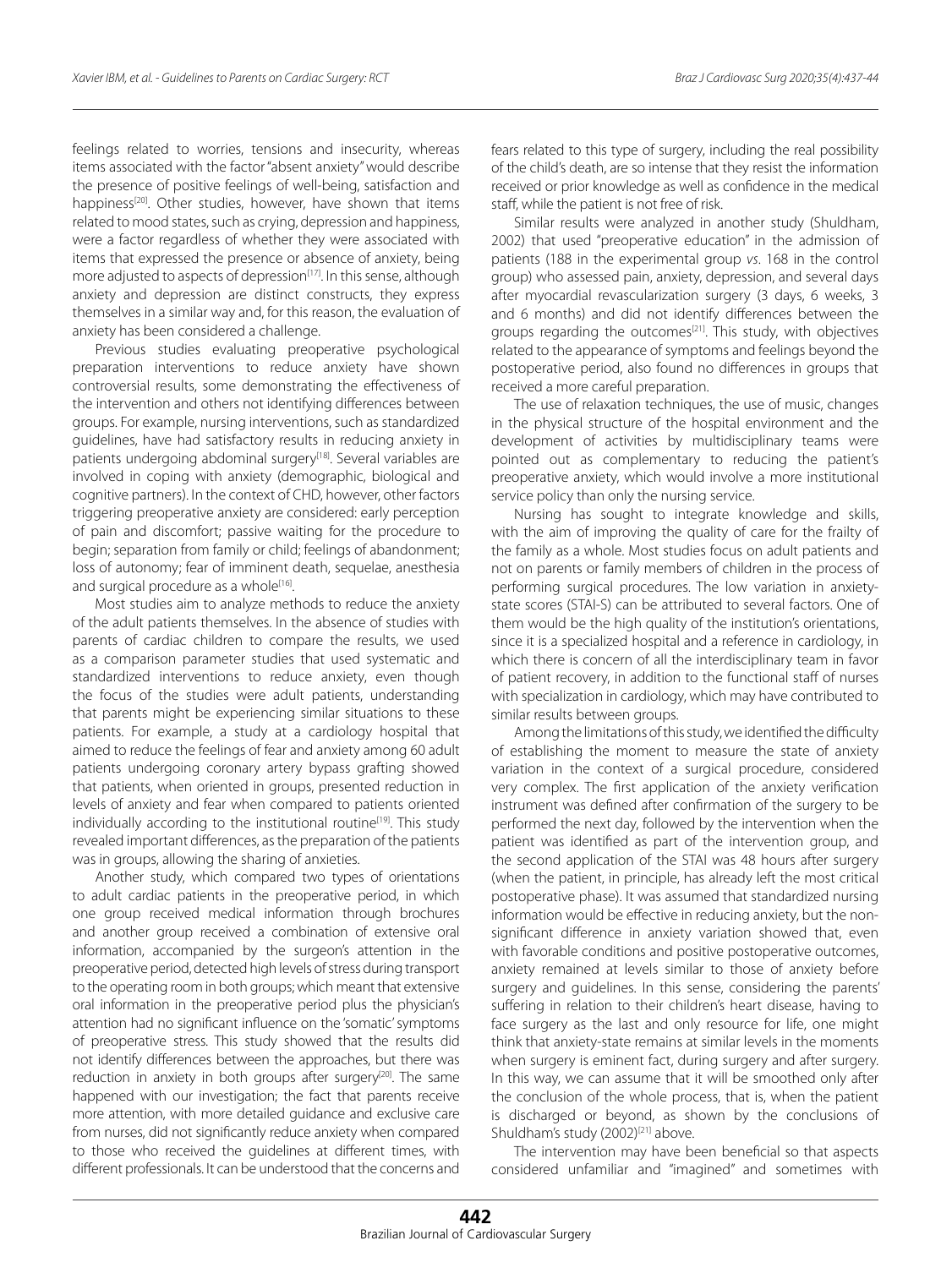extreme negative connotations about surgery can be clarified, making parents face the situation with more awareness of the real. However, the fact that the child is still at risk or in need of care, anxiety, which is a fear of something unknown, remains at a level similar to that seen in the preoperative period, since other new possible issues related to the process emerge of recovery from surgery, which demonstrates that anxiety is a biological, dynamic, and ever-present feature in response to events that are about to occur.

A review study on the psychological preparation of patients undergoing surgery showed that most articles comprised the interventions that informed on the surgical procedure and the recovery process, taking into account patients' general physical and psychosocial symptoms<sup>22</sup>. The information had the objective to qualify the patient with technical data and reducing anxiety symptoms, which occur more often when the subject is exposed to unknown situations and classified as potentially aversive. In this study<sup>[22]</sup>, they also found that health professionals need to be qualified to provide information that represents adequate psychological support to patients. In an attempt to reassure the patient, they may eventually provide information that increases the anxiety and fear of the person who will undergo surgery or their families. This issue may have occurred in relation to the ICU visit, where the scenario presents itself in an environment with many equipment and with patients in serious condition. Although the objective was to prepare the parents for the meeting with the child after the surgery, showing the real care environment, this environment for some may have an impact and the anxiety may have remained.

# **CONCLUSION**

There were no significant differences in parents' anxiety levels when compared to the two modes of orientation: standardized nursing and institutional orientation in a cardiology hospital. The health professional should always seek new strategies and approaches to minimize parents' anxiety and fragility. Providing more detailed guidance and expanding parents' knowledge about the children's conditions in the postoperative period, with a visit to the ICU, in an attempt to minimize anxiety of fantasies, was not enough. However, ongoing research is needed on what procedures health institutions – hospitals – should adopt so that parents, in situations of their children's surgeries, can be more easily deal with adversity; group and video guidelines, for example, in preoperative and postoperative periods should be stimulated.

## **Sources of Funding**

The present study had no external sources of financing.

# **Academic Link**

This article is part of the conclusion work of the Multidisciplinary Residency Program in Cardiology Nursing.

**No financial support**. **No conflict of interest.**

# **Authors' roles & responsibilities**

- IBMX Substantial contributions to the conception or design of the work; or the acquisition, analysis, or interpretation of data for the work; drafting the work or revising it critically for important intellectual content; final approval of the version to be published
- VBB Substantial contributions to the conception or design of the work; or the acquisition, analysis, or interpretation of data for the work; drafting the work or revising it critically for important intellectual content; final approval of the version to be published
- ABP Substantial contributions to the conception or design of the work; or the acquisition, analysis, or interpretation of data for the work; drafting the work or revising it critically for important intellectual content; final approval of the version to be published
- CGR Substantial contributions to the conception or design of the work; or the acquisition, analysis, or interpretation of data for the work; drafting the work or revising it critically for important intellectual content; final approval of the version to be published
- VNH Substantial contributions to the conception or design of the work; or the acquisition, analysis, or interpretation of data for the work; drafting the work or revising it critically for important intellectual content; final approval of the version to be published
- MAPM Substantial contributions to the conception or design of the work; or the acquisition, analysis, or interpretation of data for the work; drafting the work or revising it critically for important intellectual content; final approval of the version to be published
- LCP Substantial contributions to the conception or design of the work; or the acquisition, analysis, or interpretation of data for the work; drafting the work or revising it critically for important intellectual content; final approval of the version to be published

# **REFERENCES**

- 1. Júnior VCP, Daher CV, Sallum FS, Jatene MB, Croti UA. The situation of congenital heartsurgeries in Brazil. Rev Bras Cir Cardiovasc. 2004;19(2):III-VI. doi:10.1590/S0102-76382004000200002.
- 2. van der Linde D, Konings EE, Slager MA, Witsenburg M, Helbing WA, Takkenberg JJ, et al. Birth prevalence of congenital heart disease worldwide: a systematic review and meta-analysis. J Am Coll Cardiol. 2011;58(21):2241-7. doi:10.1016/j.jacc.2011.08.025.
- 3. Tamez RN, Silva MJP. Enfermagem na UTI neonatal: assistência ao recém-nascido de alto risco. Rio de Janeiro: Guanabara Koogan; 2002.
- 4. Manual Diagnóstico e Estatístico de Transtornos Mentais. (DSM-IV). Porto Alegre: Artes Médicas; 1995.
- 5. Padilha RV, Kristensen CH. [Exploratory investigation of fear and anxiety in patients undergoing cardiac catheterization]. Psico. 2006;37(3):233- 40. Portuguese.
- 6. Markovic M, Bandyopadhyay M, Manderson L, Allotey P, Murray S, Vu T. Day surgery in Australia qualitative research report. J Sociol. 2004;40(1):74-84. doi:10.1177/1440783304040454.
- 7. Berg A, Fleischer S, Koller M, Neubert TR. Preoperative information for ICU patients to reduce anxiety during and after the ICU-stay: protocol